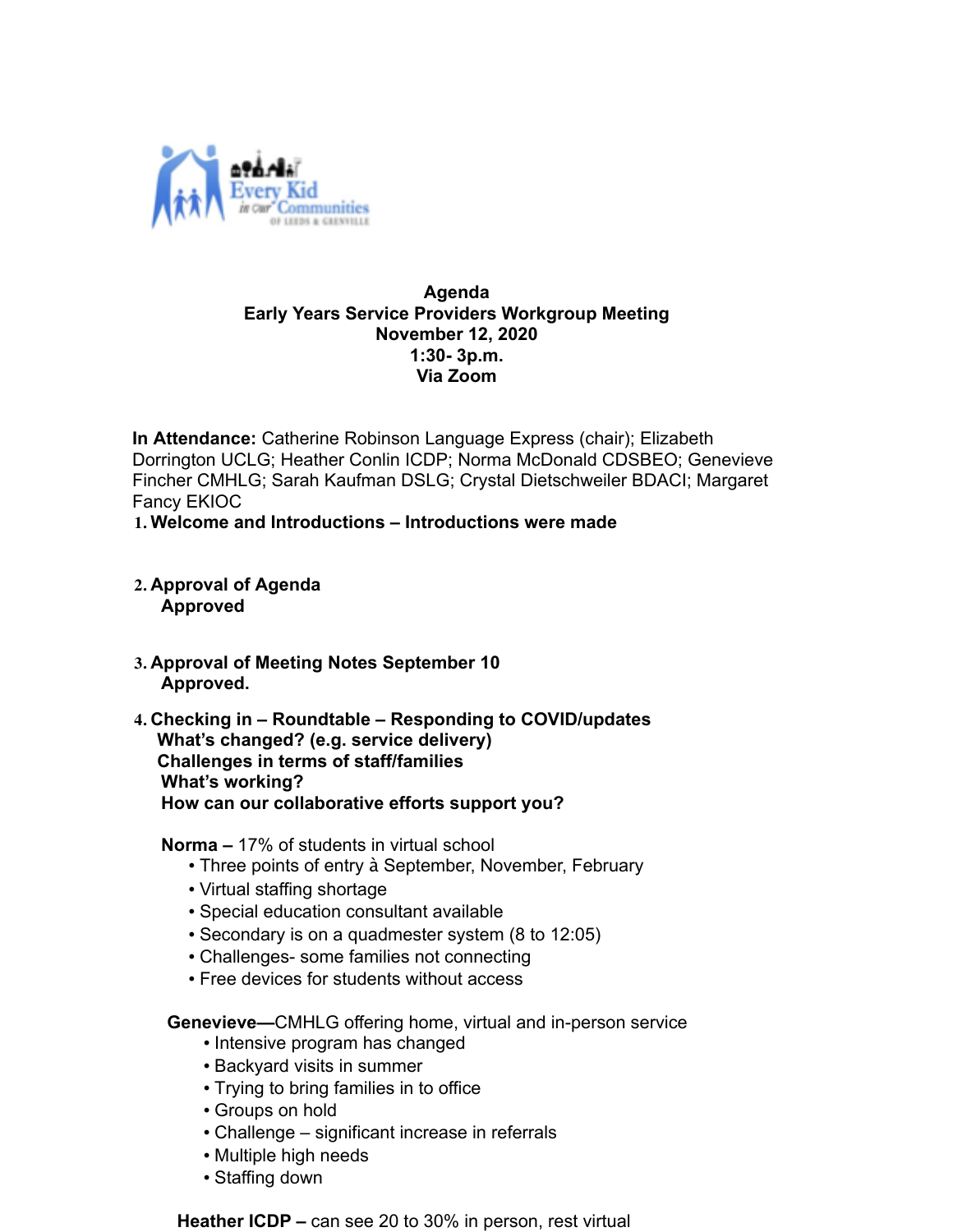$\sim$   $\sim$   $\sim$   $\sim$   $\sim$   $\sim$   $\sim$   $\sim$ 

#### **Heather ICDP –** can see 20 to 30% in person, rest virtual

- Referrals down usually come from another program
- Looking at how to get word out
- Survey of families

#### **Elizabeth UCLG –** pivoting back to in person

- Limerick Forest three mornings
- Fall program schedule –Baby Talk in person in Brockville and Kemptville;
- Outreach locations open in 2021
- Uptake has decreased
- Looking for ways to connect families

## **Sarah Kaufman DSLG –** increase in number of families and children

- Working on time management
- Using Zoom and other virtual platforms
- Backyard visits
- CSP visiting as well
- Offices close to public
- Pulling together as a team

# **Crystal BDACI –** providing some school support via zoom

• Staff is creative

# **Catherine Language Express –** referrals increasing

• Addressing evaluation

# **5. Business Arising**

## a) **Using the ``F Word`` Framework – updates**

Heather – good intentions

Revamped family intake form to include open-ended questions and inclusive language. Will work in with family service plan. Heather offered to share. Genevieve – team is working on how to incorporate

Crystal – 3 facilitators who support majority of young children are focussing on F **Words** 

#### b) **Shared Communication – Poster – how is it being used** CDSBEO will include in newsletter

# c) **National Childcare Policy – reporting back… what have you learned?**

Norma referred members to website at childcarecanada.org Heather shared information from Association of ECE`s ``inclusion is an experience not a placement`` -- highlighted benefits of ECE for kids with special

needs

## **Moving forward**

Members to continue to share research… in terms of political and economic benefits of childcare in addition to child development benefits.

## **6. New Business**

# a) **What can we work on together?**

**Welcome to Kindergarten—What can it look like?**

Members discussed how to provide WTK virtually.

Norma will send information through school messenger Decision

Prepare a common slide deck with video to be shared

Two audiences – parents and school staff

Heather offered to assist with putting videos together

Elizabeth and staff will help

Resources to send to schools will be identified (e.g. toilet training) Links to websites parents can use will be provided